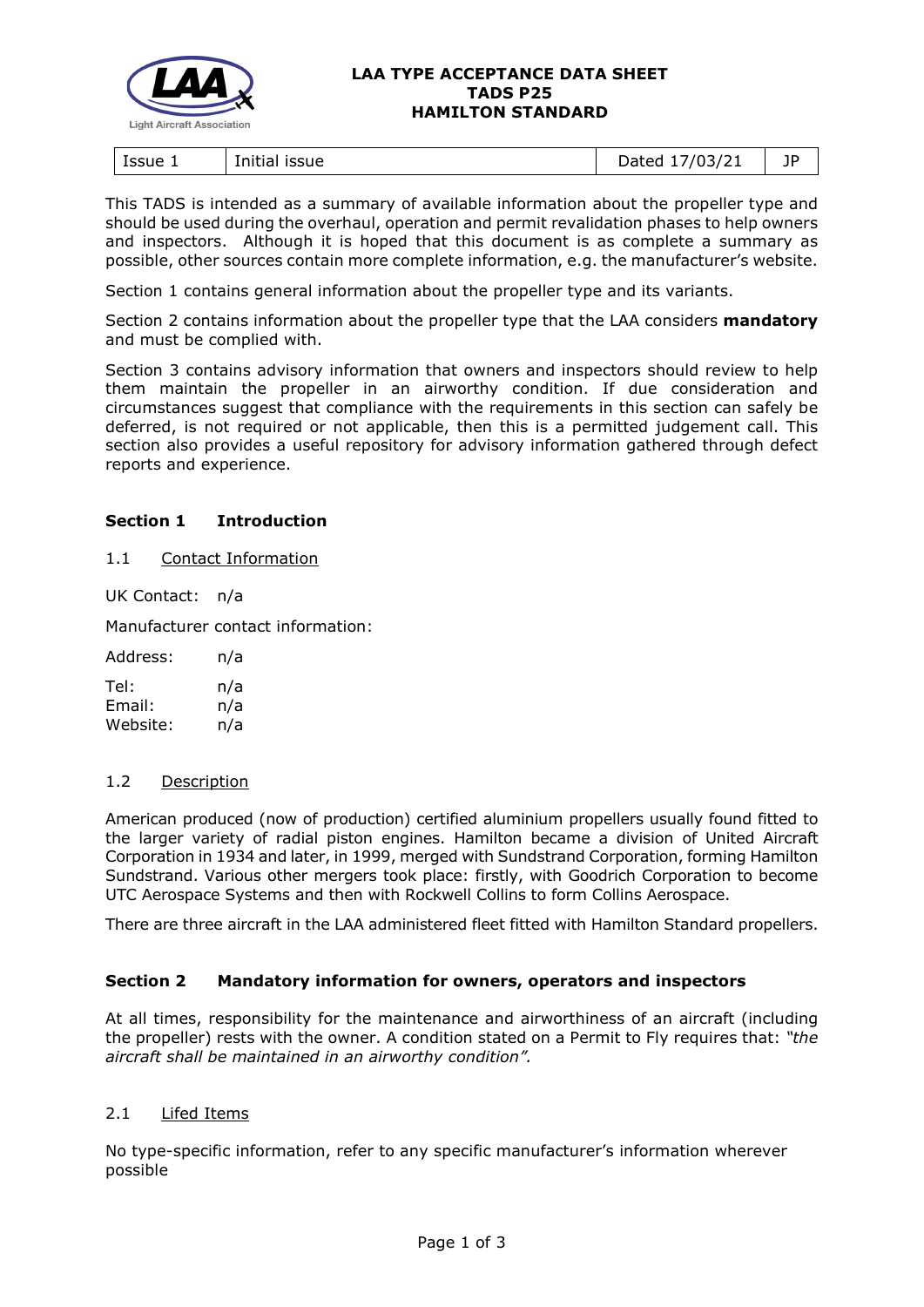

# 2.2 Operator's Manuals

Where possible, the manuals describing setup, operation and maintenance procedures for the propeller should be obtained from the manufacturer or importer and retained with the aircraft's records.

## 2.3 Maintenance Schedule

Standard maintenance procedures apply. Refer to specific manufacturer's information wherever possible.

Propellers fitted to LAA administered aircraft that are maintained either in accordance with the manufacturer's maintenance schedule, the CAA Light Aircraft Maintenance Schedule (LAMS) [CAP 411](http://www.caa.co.uk/CAP411) or the LAA Generic Maintenance Schedule, further details of which can be found in LAA Technical Leaflet [TL 2.19: The LAA Generic Maintenance Schedule.](http://www.lightaircraftassociation.co.uk/engineering/TechnicalLeaflets/Operating%20An%20Aircraft/TL%202.19%20The%20LAA%20Generic%20Maintenance%20Schedule.pdf) Note: The CAA and LAA produced maintenance schedules were originally written around the maintenance requirements of aircraft fitted with traditional aircraft engines and propellers.

Some aircraft may have mandated maintenance requirements and/or schedules which are stated on the aircraft's Operating Limitations document and these must be followed.

More information on maintenance schedules can be found in the **Aircraft Maintenance** section of the LAA website.

Variable pitch propellers require a dedicated log book. Log books can be purchased from the [LAA Online Shop.](https://services.lightaircraftassociation.co.uk/catalog/265)

## 2.4 Airworthiness Directives

No type-specific applicable Airworthiness Directives at this time.

Check the [FAA AD Library](https://rgl.faa.gov/Regulatory_and_Guidance_Library/rgAD.nsf/Frameset?OpenPage) for ADs subsequently issued. If the original manufacturer cannot be found in the list, use the search function as the TC holder may have changed.

#### 2.5 Mandatory Permit Directives

No type specific MPDs at this time.

Check CAA [CAP 661](http://www.caa.co.uk/cap661) which lists MPDs issued before 31 January 2012 and is no longer being updated.

The CAA now provides links to MPDs issued after 31 January 2012 on the [CAA MPD Listing](http://publicapps.caa.co.uk/modalapplication.aspx?appid=11&mode=list&type=sercat&id=55) page of their website.

The LAA website should be checked for MPDs that are non-type specific in LAA Technical Leaflet [TL 2.22: Non-Type Specific MPDs.](http://www.lightaircraftassociation.co.uk/engineering/TechnicalLeaflets/Operating%20An%20Aircraft/TL%202.22%20non-type%20specific%20MPDs.pdf)

# 2.6 CAA Mandatory Requirements for Airworthiness CAP747 and Civil Aircraft Airworthiness Information and Procedures (CAAIP) CAP562

No type-specific requirements or information at this time.

CAA publications [CAP 747](http://www.caa.co.uk/CAP747) and [CAP 562](http://www.caa.co.uk/CAP562) contain information that may be relevant to LAA administered aircraft and should be checked for applicability.